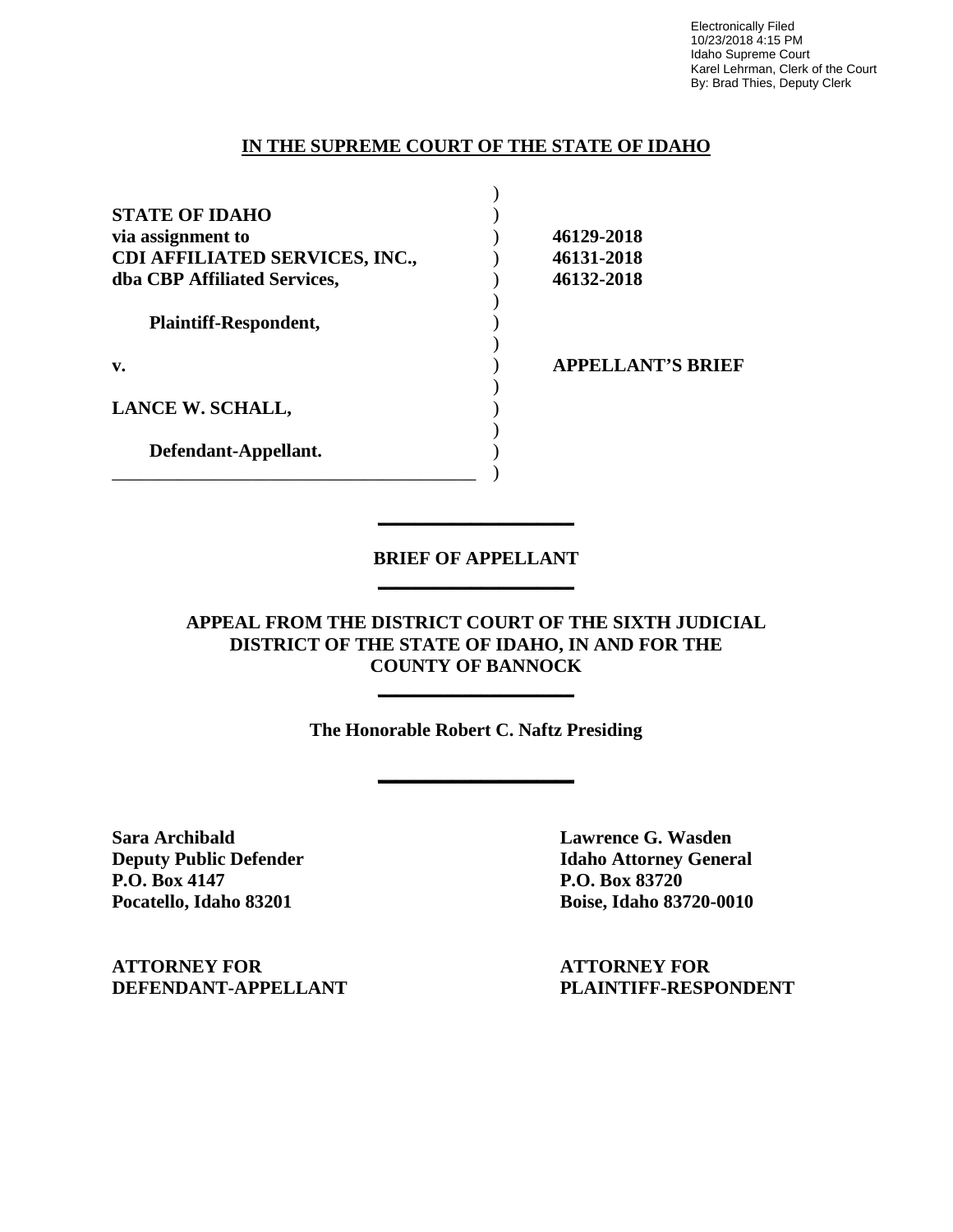# **TABLE OF CONTENTS**

| A. As a non-party to the criminal action, the Collection Agency does not have standing to |
|-------------------------------------------------------------------------------------------|
| appear in Schall's criminal cases.                                                        |
|                                                                                           |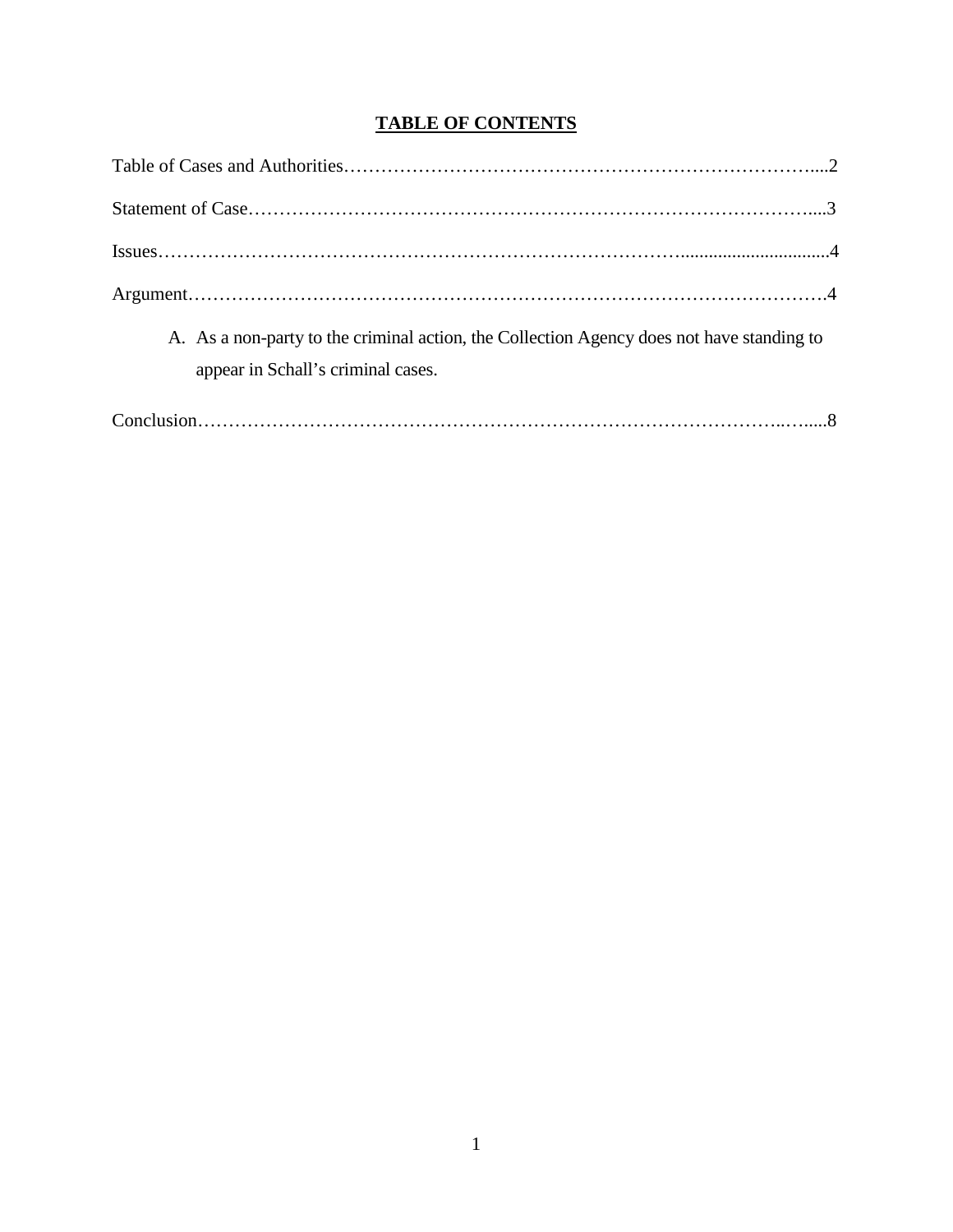# TABLE OF CASES AND AUTHORITIES

| Haight v. Idaho Dep't of Transportation, 163 Idaho 383, 414 P.3d 205 (2018)4    |  |
|---------------------------------------------------------------------------------|--|
|                                                                                 |  |
| Citibank (South Dakota), N.A. v. Carroll, 148 Idaho 254, 220 P.3d 1073, (2009)4 |  |
|                                                                                 |  |
|                                                                                 |  |
|                                                                                 |  |
|                                                                                 |  |
|                                                                                 |  |
|                                                                                 |  |
|                                                                                 |  |
|                                                                                 |  |
|                                                                                 |  |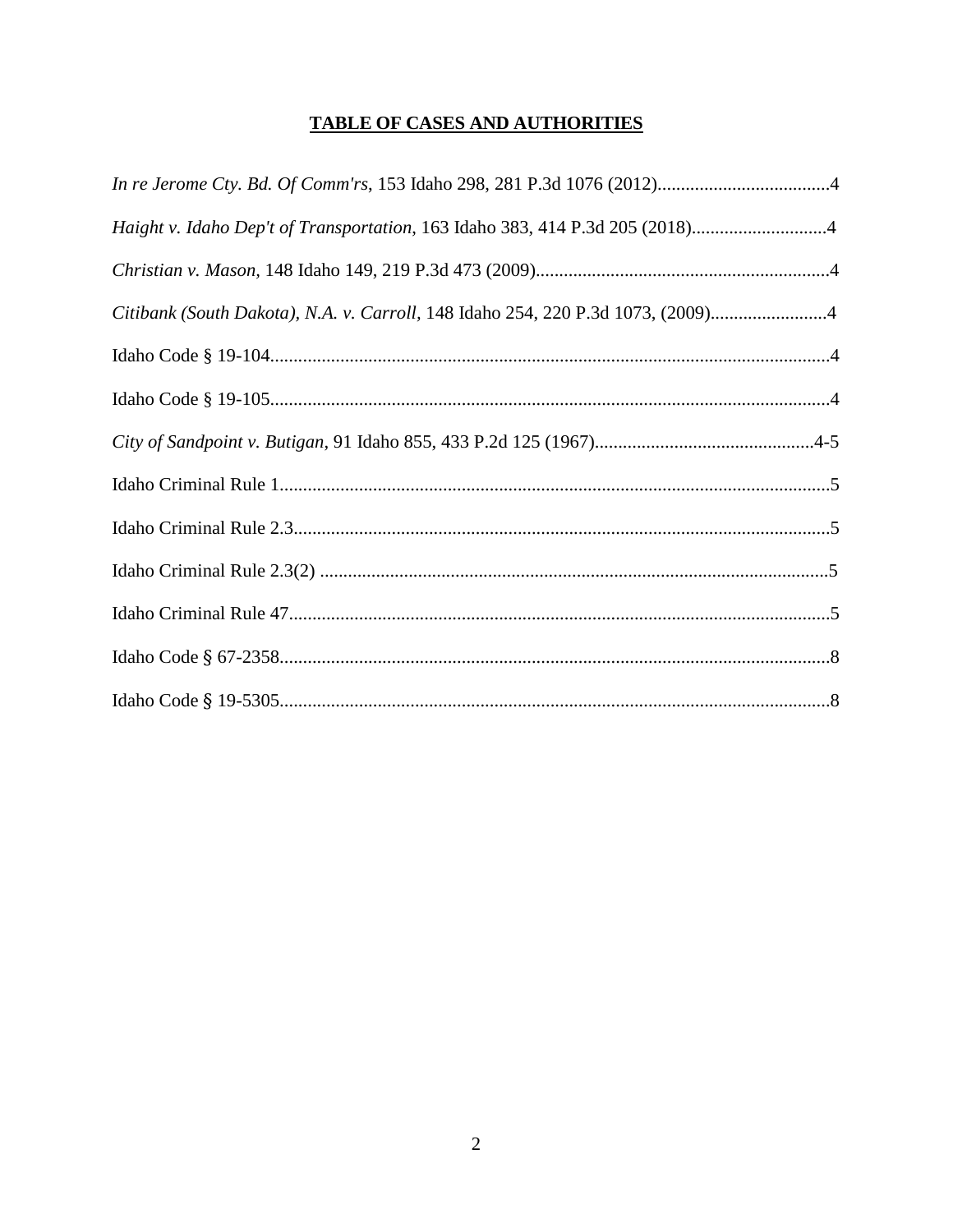**COMES NOW**, the Respondent-Appellant, Lance W. Schall, by and through his attorney of record, Sara Archibald, of the Bannock County Public Defender's Office, and hereby submits the following Appellate Brief:

## **STATEMENT OF THE CASE**

#### **Nature of the Case**

This is an appeal from a District Court decision concerning whether Plaintiff-Respondent had standing to appear in Defendant-Appellant's criminal actions.

#### **Statement of the Facts and Course of Proceedings**

Defendant-Appellant Lance W. Schall's (hereinafter "Schall") was sentenced in three misdemeanor criminal cases in Bannock County: CR-2009-12371-MD, CR-2010-9477-MD, and CR-2011-16113-MD. In each case, Schall was sentenced to a fine/fixed penalty, court costs, and a record check probation fee. For the 2009 case, the judgment was dated September 10, 2009. Schall's money judgments were reported to collections on December 3, 2009 and he was discharged from probation on September 10, 2010. In the 2010 case, the judgment was dated July 28, 2010. Schall's money judgments were reported to collections on October 21, 2010 and his discharge date from probation was July 28, 2011. In the 2011 case, the judgment was dated December 1, 2011. Schall's money judgments were reported to collections on March 22, 2012 and his discharge date from probation was December 1, 2012. Defendant's money judgments in the above criminal cases have never been paid.

Plaintiff-Respondent CDI Affiliated Services Inc., d.b.a. CBP Affiliated Services (hereinafter "Collection Agency") is a licensed collection agency assigned by Bannock County to collect public debts. In 2017, the Collection Agency petitioned the magistrate court to issue an order to garnishing wages from Schall's employer. On June 5, 2017, the magistrate court held a

3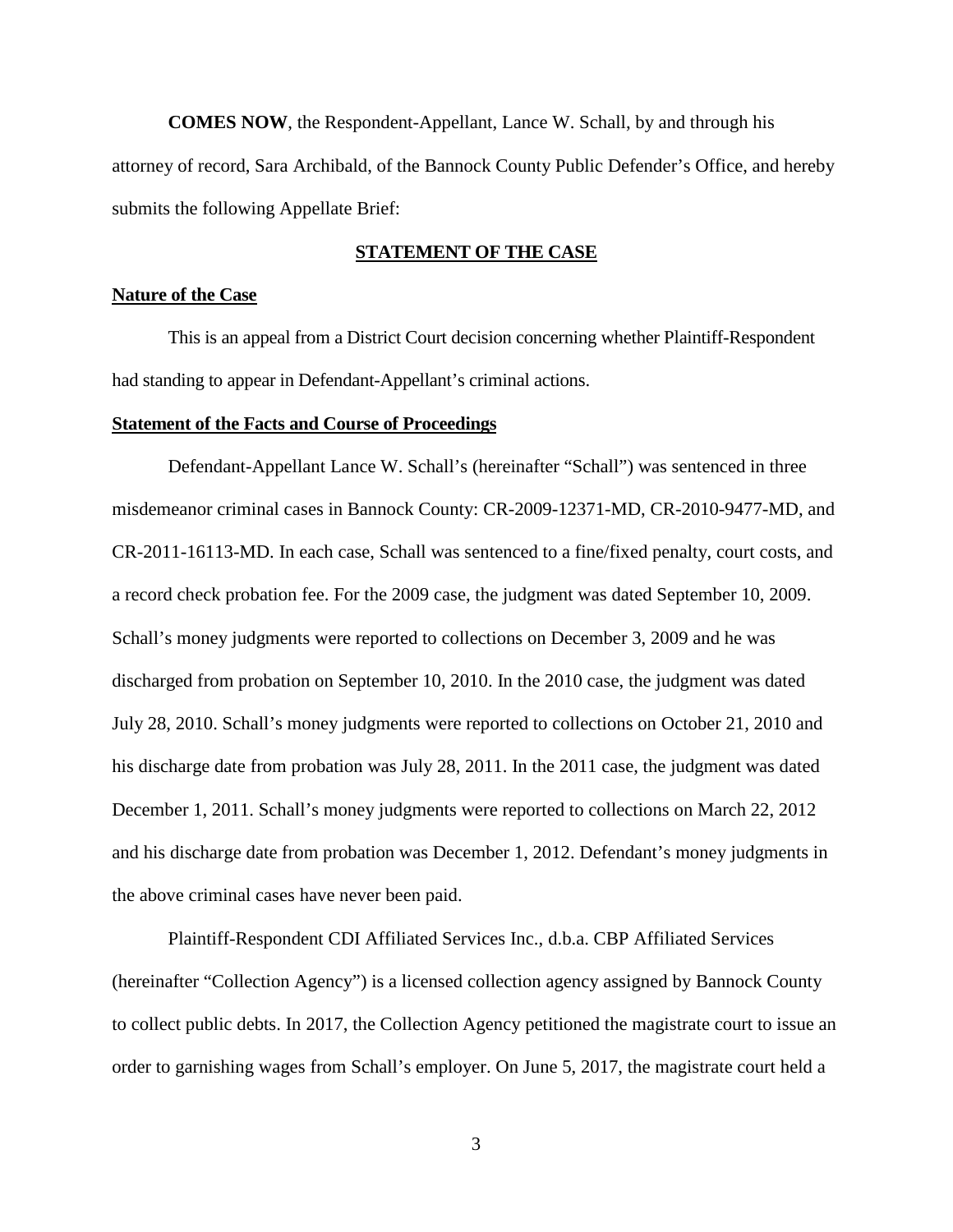hearing on the matter.

On August 30, 2017, the magistrate issued a Memorandum Decision and Order (hereinafter "Magistrate Court Decision") concluding that it currently did not have jurisdiction to issue a writ of execution in the criminal cases given that Defendant's criminal cases were closed and he was discharged from probation. The magistrate court also opined that the Collection Agency did not have standing because it was not a correct party to the criminal action. The Collection Agency appealed that decision. Oral arguments regarding the appeal were conducted on March 19, 2018 before the district court, and the matter was taken under advisement. Subsequently, the magistrate's decision was vacated by the district court's Memorandum Decision and Order (hereinafter "District Court Decision") filed on May 10, 2018.

#### **ISSUE**

**Whether the Collection Agency had standing to appear and file motions in Schall's criminal cases when it is not a party in the criminal action?** 

#### **ARGUMENT**

# **A. As a non-party to the criminal action, the Collection Agency does not have standing to appear in Schall's criminal cases.**

Although standing is not an issue normally implicated in criminal law, nonetheless, standing is a jurisdictional issue. *In re Jerome Cty. Bd. Of Comm'rs*, 153 Idaho 298, 308, 281 P.3d 1076, 1086 (2012); *Haight v. Idaho Dep't of Transportation*, 163 Idaho 383, 414 P.3d 205, 209 (2018); *Christian v. Mason,* 148 Idaho 149, 151, 219 P.3d 473, 475 (2009). Importantly, "[t]he issue of whether a party has standing to assert a particular claim should be resolved before the merits of the claim are reached." *Citibank (South Dakota), N.A. v. Carroll,* 148 Idaho 254, 259, 220 P.3d 1073, 1078 (2009).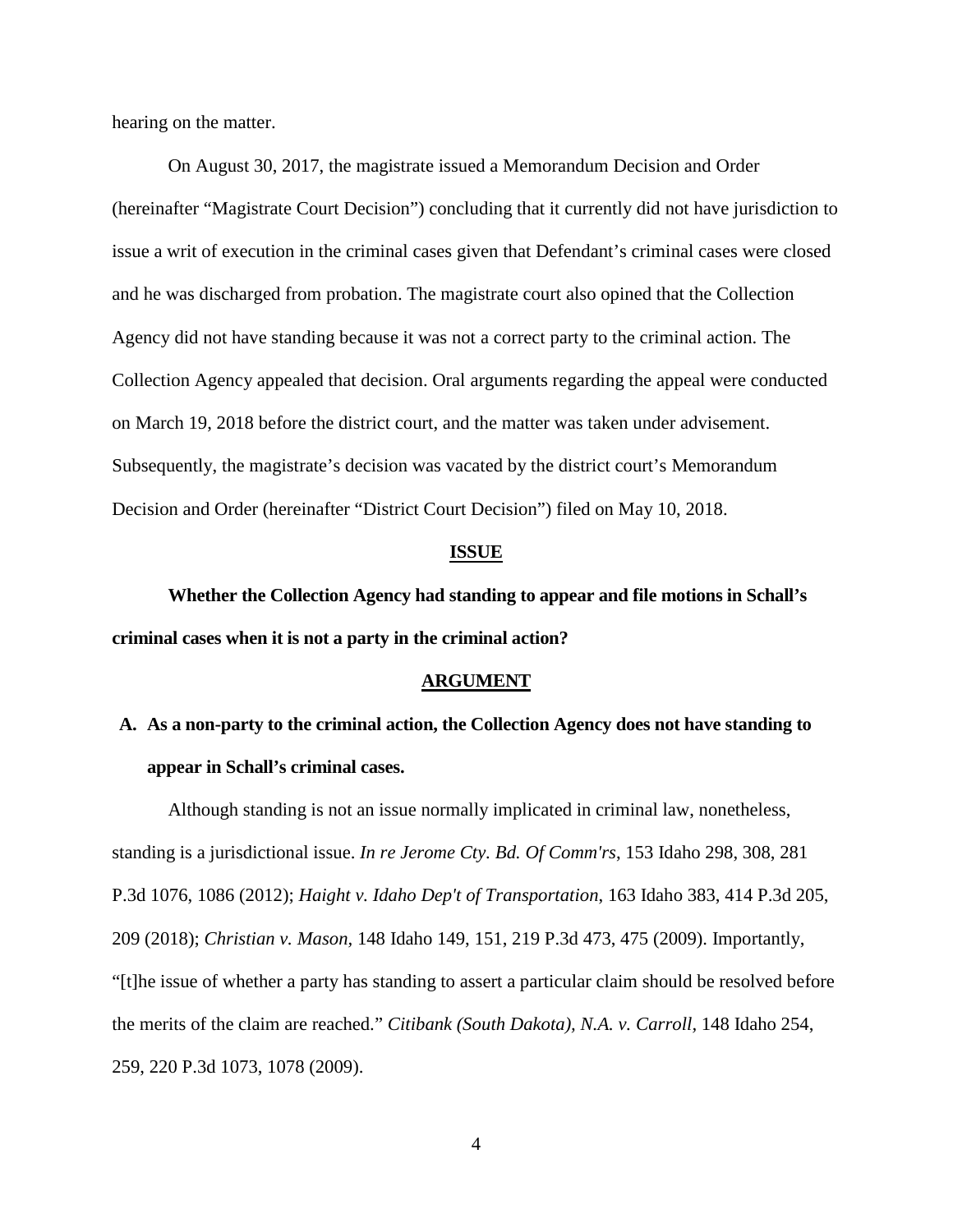There are two parties in a criminal action – the defendant and the State of Idaho. The defendant is the person charged with the offense and the crime is "prosecuted in the name of the state of Idaho, as a party..." Idaho Code §§ 19-104-105. Although case law concerning standing and proper parties in criminal actions is limited, in *City of Sandpoint v. Butigan*, 91 Idaho 855, 433 P.2d 125 (1967) the Supreme Court directly dealt with proper parties in a criminal case. There, when a defendant was charged with reckless driving, the complaint was made in the name of the City of Sandpoint as the plaintiff. *Id*. at 855, 433 P.2d at 125. The Court discerned that the trial court did not have jurisdiction of proper parties to the action because it "had been prosecuted in the justice court in the name of the City of Sandpoint." *Id*. at 856, 433 P.2d at 126. It noted criminal actions against the laws of the state must be prosecuted in the name of the state. *Id. "*Municipal corporations are not given authority to prosecute such proceedings, except in the name of the state." *Id.* 

The Collection Agency filed its motion under Schall's criminal case numbers. The Idaho Criminal Rules "apply to all criminal proceedings in the district courts and the magistrate division of the district courts of the state of Idaho." I.C.R.  $1.^1$  $1.^1$  The rule governing forms of pleading and documents, Rule 2.3, has requirements that apply to all documents filed with the court such as a document must contain a caption with the names of the parties, title of the court, and case numbers. I.C.R. 2.3(2). Rule 47 regarding motions, states that "a party applying to the court for an order must do so by motion." I.C.R. 47. The Idaho Criminal Rules establish that any pleading filed in the criminal case must be filed by a party to the criminal action with a criminal case number. Likewise, the Idaho Code confirms there are only two parties in a criminal action –

ī

An exception to I.C.R. 1 is (c) Collection of Fines and Penalties, which is civil in nature. Other exceptions to Rule 1 are civil proceedings such as habeas corpus, juveniles under the child protective act, forfeiture of property, et al.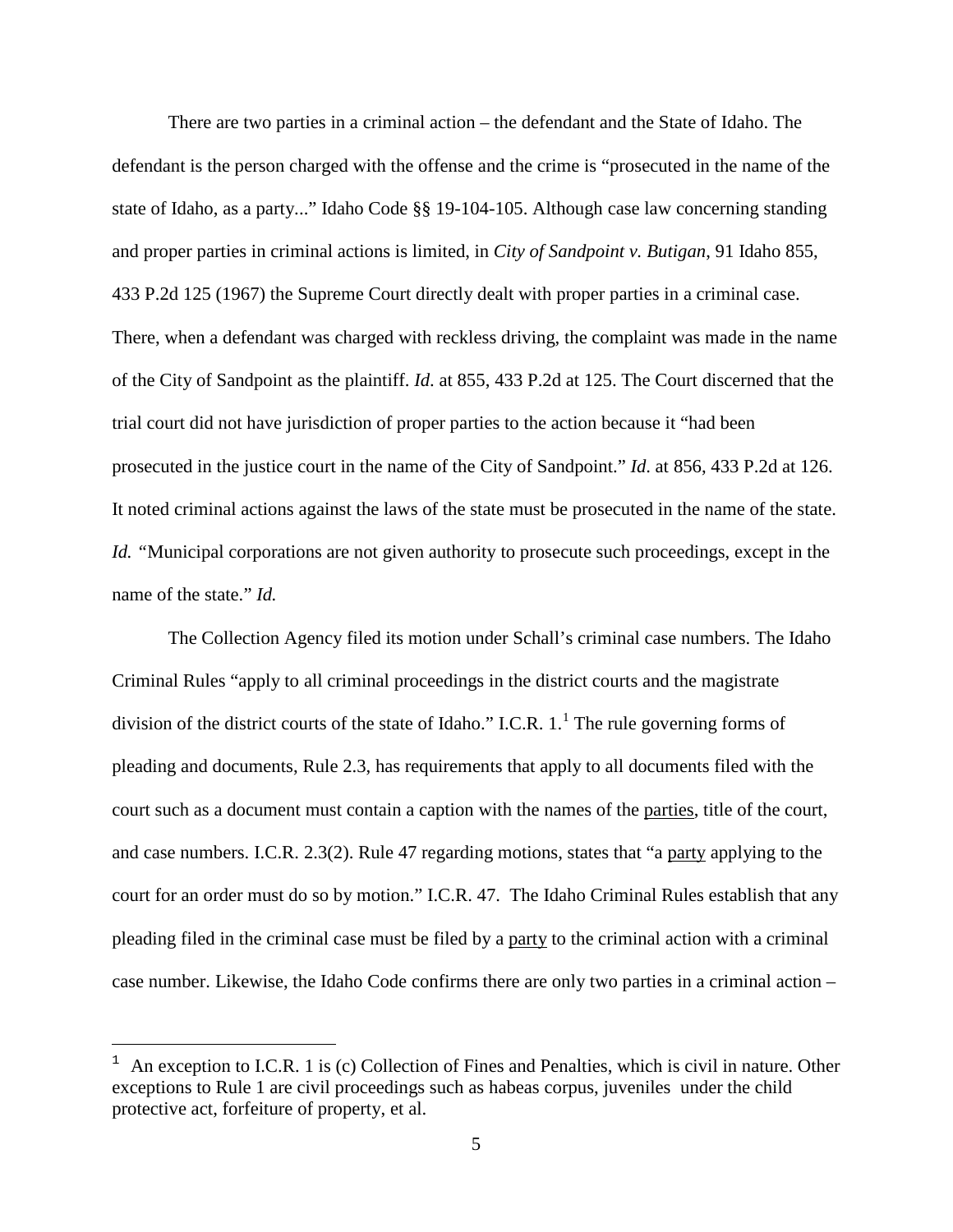the defendant and the State of Idaho. The Collection Agency is neither, thus as a non-party, they cannot file any motions under Schall's criminal case numbers.

The district court erred in not addressing a crucial preliminary question of whether the Collection Agency had standing to appear in the criminal case. In its decision, the district court observed that an issue – whether the Collection Agency is a party – was raised by Schall's counsel during oral argument, which the court mistakenly stated was new and was not included in the *Respondent's Brief in Opposition of Motion for Writ and Continuing Garnishment* (hereinafter "Schall's Brief") to the district court. (R. 131). However, not only was the issue discussed during oral argument (Tr. p. 18-28), it was also presented in Schall's Brief. (See, R. 118-126). Specifically, the Brief stated:

The appropriate remedy is not [the Collection Agency] on its own initiative changing the heading of the case from "State of Idaho v. Lance W. Schall" to "CDI Affiliated Services, Inc. as assignee of State of Idaho – Bannock County v. Lance W. Schall" in an attempt to have the magistrate issue a writ of execution years after the [Schall's] probation expired. In addition, [the Collection Agency], does not have standing to raise this issue because as the magistrate pointed out, they are not a current party to the action. [The Collection Agency] cannot exercise the rights of Bannock County because Bannock County is not party to this case; the State of Idaho is the correct party. Neither [the Collection Agency] nor Bannock County is a party to any criminal case.

(R. 125). Moreover, the first paragraph of the Argument section of Schall's Brief adopted

"all of the arguments and reasoning set out in the magistrate's Memorandum Decision and Order..."

(R. 120). The Magistrate Decision expounded on the question of whether the Collection Agency is

even a party to the criminal case:

The Court notes that neither Bannock County nor the Clerk of the Court is a party in any of these criminal proceedings. The State of Idaho and the Defendant are the only two parties in these cases. While the City of Pocatello or Chubbuck Prosecutor and/or the Bannock County Prosecutor represent the State of Idaho, it is still the State that is Party, not the County or the City. It is not the prosecutor that has assigned the collection of fees matters to the [Collection Agency], nor could it be because, as pointed out by the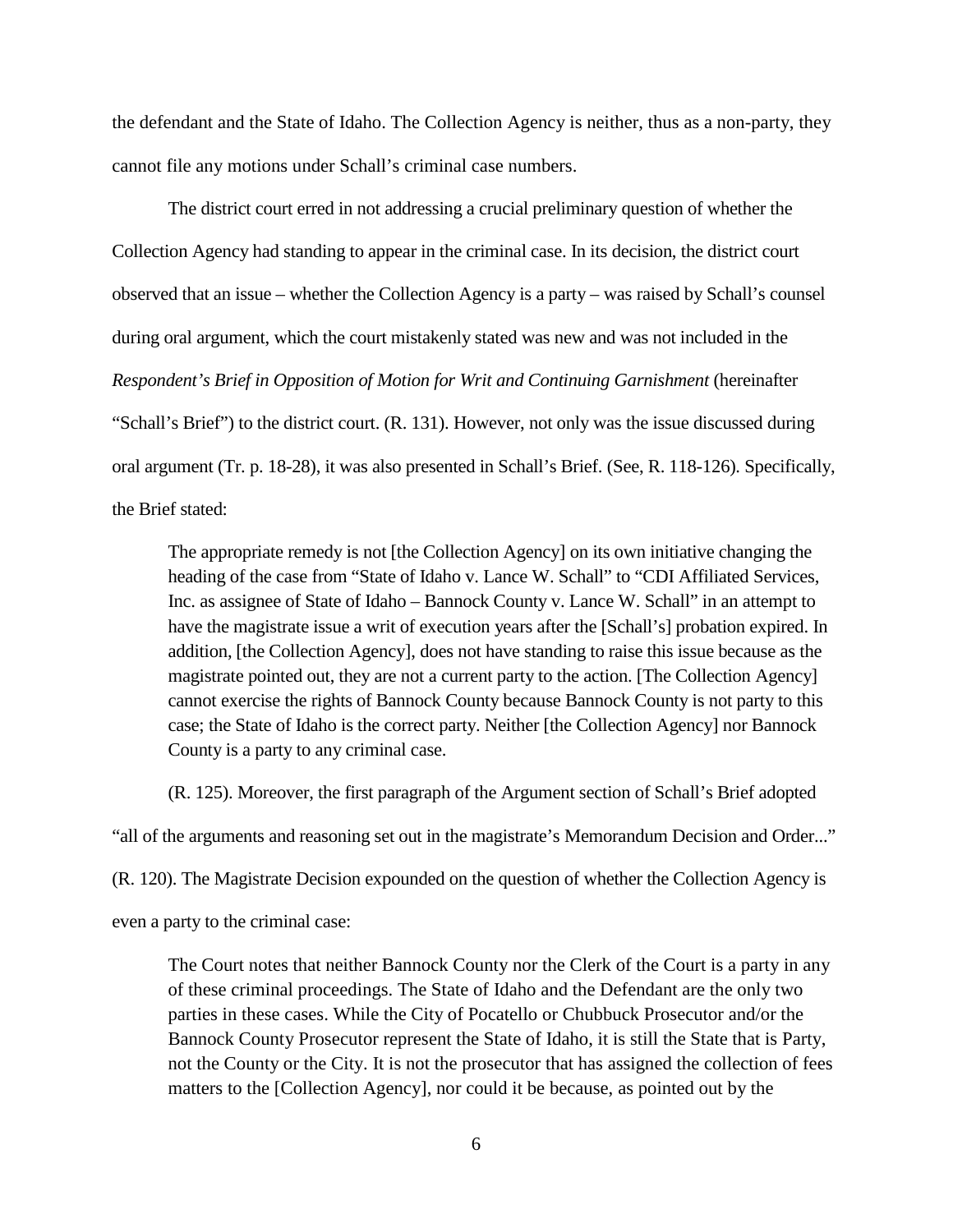[Collection Agency], it is up to the victim and/or the Clerk to determine how to collect. That does not give either one of them the right to file paperwork in a case to which they are not a party. The Court notes that the [Collection Agency] in these three actions has not paid a filing fee along with their appearance in the matters. The Court also notes that the [Collection Agency] has not brought a Motion to Intervene, nor could it, since the State of Idaho is the only entity that can prosecutor [sic] a criminal case in Idaho.

It is also instructive to the court that in all three of the cases contained herein the Defendant was appointed a public defender and, in fact, the public defender appeared at the hearing on this matter to defend the Defendant. This Court does not believe the public defender should be in a position of having to represent a Defendant in a collection action, however they are the attorney of record in the criminal case. Had the Plaintiffs filed a separate civil action against the Defendant, the Defendant would have been required to defend the action himself or hire his own attorney to defend the action.

It is also instructive to the Court that in all three cases the Plaintiff has, without any Motion or Order from the Court, unilaterally changed the heading of the case from State of Idaho vs. Lance W. Schall, to CDI Affiliated Services, INC. as assignee of State of Idaho – Bannock County vs. Lance W. Schall. That is not the Proper Caption in these cases.

(R. 65-66). The District Court Decision was silent as to the question of whether the Collection Agency was a party in the criminal case, even though the Magistrate Court Decision came to the conclusion that the Collection Agency was not a party in the criminal case where an appointed public defender was appearing and the proper caption was not utilized.

 During oral argument, counsel for the Collection Agency stated, "We're just trying to enforce what was already there." (Tr. p. 13, L. 2-3). There is no legal mechanism for the Collection Agency, or any debt collecting agency, to enforce a judgment in a criminal case. That is the precise role of the State as represented by the prosecutor. The Collection Agency was not represented by a prosecutor having jurisdiction in the criminal cases during these hearings, but by a private attorney employed by the Collection Agency. There is a reason the Collection Agency took its own initiative to change the heading on its *Application for Issuance of Continuing Garnishment*– it could not represent itself as the State of Idaho. (R. 29). Bannock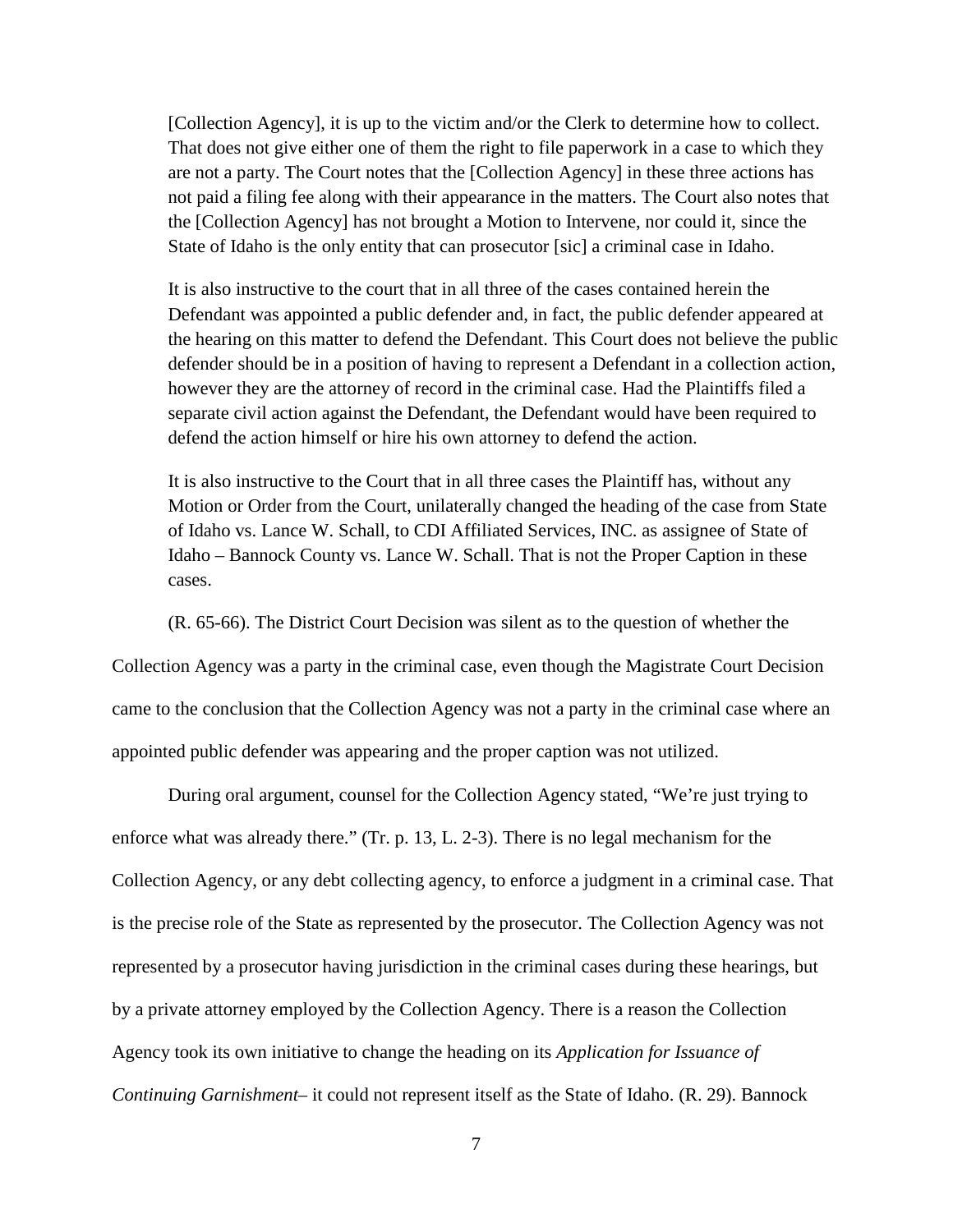County hired the Collection Agency to collect debts under I.C. § 67-2358, however, Bannock County is not a party to a criminal case. The proper party is the State of Idaho. The Collection Agency has no authority to appear in a criminal action.

According to the District Decision, a court's jurisdiction to amend or set aside the judgment in a case is limited so one would assume allowing non-parties to appear in criminal cases would be prohibited. (R. 135). In order to allow a non-party "seeking enforcement of those judgments," the district court utilized I.C. § 19-5305, which permits allows the clerk to collect on an order of restitution on behalf of the victim (R. 137). This statute is not applicable in this case. Chapter 53 of Title 19 regards the Compensation of Victims of Crimes. There was no restitution ordered in any of Schall's criminal cases, only fines, court costs, and probation fees. (R. 25, 32). Therefore, the district court's conclusion that "the Plaintiff in this case was authorized to collect on the restitution orders entered against the Defendant" was in error because the Collection Agency does not have standing to participate in Schall's criminal cases.

#### **CONCLUSION**

The district court ignored the issue of whether the Collection Agency had standing to appear in the criminal case, which was raised in the Magistrate Decision, Schall's Brief, and during oral argument. As a non-party, the Collection Agency does not have standing to file any motion in the criminal action. Therefore, Schall requests this Court remand the case with instructions to dismiss the Collection Agency's petition to garnish Schall's wages or in the alternative, for the district court to address the issue of standing raised by Schall.

Dated: This \_23\_ day of October, 2018.

 $\frac{1}{s}$  SARA ARCHIBALD Deputy Public Defender